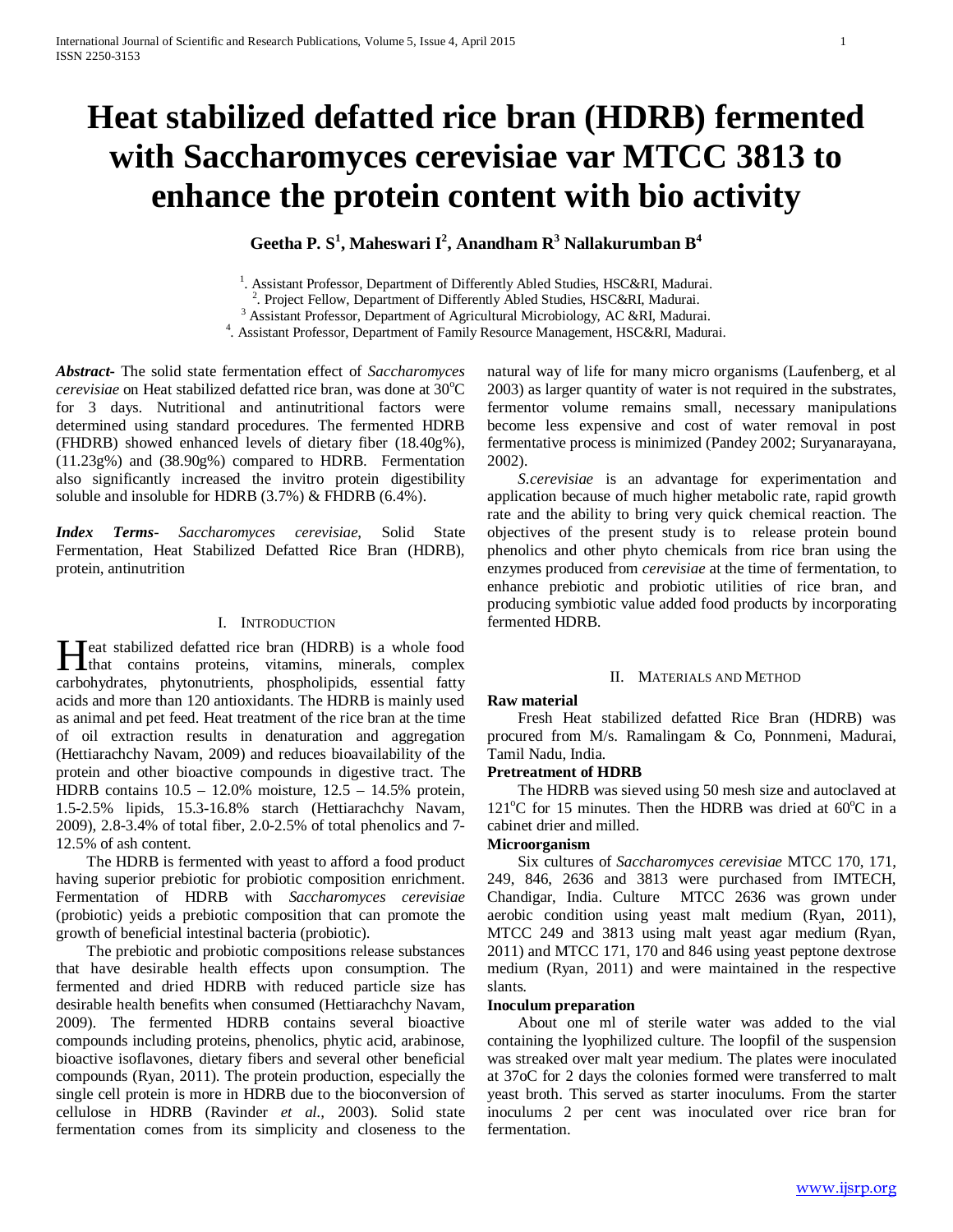#### **Solid state fermentation**

 Twenty five gram of HDRB, was taken in 500 ml Erlenmeyer flask and for each culture (MTCC 170, 171, 249, 846, 2636 and 3813) three treatments viz., 70ml, 100ml and 130ml of water was added. Then the substrates were sterilized at 121°C for 30 minutes and allowed to cool overnight at RT. The medium was inoculated at the rate of 2 per cent . These flasks were incubated for three days in stationery conditions at 30°C for 3 d. After completion of prescribed incubation period, the fermented HDRB were subjected for quality analysis to screen the best *S. cerevisiae.*

## *S. cerevisiae* **growth on rice bran**

 The screened *S. cerevisiae var MTCC 3813* culture was incubated at 37°C and sampled at 24, 48 and 72 hours. Yeast cells were enumerated by drop plating serial dilution on YNB plates to determine total Colony Forming Units (CFU) as per Ryan *et al.* (2011).

#### **Estimation of ethanol**

 Ethanol concentration was estimated calorimetrically as described by Captui *et al*. (1968). Three ml of fermented HDRB samples from each treatment was transferred to 250 ml round bottom flask connected to the condenser and was diluted with 30 ml distilled water. The samples were distilled at 74 to 75ºC. The distillate was collected in 25 ml of 0.23 N Potassium dichromate  $(K_2CrO_7)$  reagents, which was kept at the receiving end. The distillate containing ethanol was collected till total volume of 45 ml was obtained. Similarly, standards (20 to 100 mg ethanol) were mixed with 25 ml of Potassium dichromate  $(K_2C_1C_7)$ separately. The distillate containing ethanol was collected till total volume of 45 ml was obtained. These samples and standards were kept in water bath at 60ºC for 20 min and were cooled. The volume was made up to 50 ml with distilled water and optical density was measured at 600 nm using spectrophotometer (Double beam UV- VIS Spectrophotometer 2201, M/S. Systronics, India). The standard curve was plotted considering the concentration against absorbance.

#### **Estimation of protein**

 The BSA working standard 0.2 ml in 5 test tubes was taken and made to 1ml using distilled water. The test tube with 1 ml distilled water serve as blank. Then 4.5 ml of reagent I was added and incubated for 10 minutes. After incubation 0.5 ml of reagent II was added and incubated for 30 minutes. Then measured the absorbance at 660 nm and plotted the standard graph. Estimated the amount of protein present in the given sample from the standard graph. **(**Lowry et al., 1951).

## **Water and oil absorption capacities**

 Water absorption of unfermented and fermented HDRB was determined with little modification to the method reported by Anderson *et al.* (1969). Five g of each unfermented and fermented HDRB was weighted into a centrifuge tube and 30 ml of distilled water was added and mixed thoroughly. This was allowed to stand for 30 minutes and centrifuged at 3,000 rpm for 15 min. The supernatant was then decanted and the sample was weighed again. The amount of water retained in the sample was recorded as weight gain and was taken as water absorbed.

## **Nutrient analysis of unfermented and fermented HDRB**

 Iron was estimated by Spectrophotometry method (Lindsay and Norvell, 1978). Phosphorus was estimated by Colorimetry method (Piper, 1966). Potassium was estimated by Flame photometry method (Sumner, 1944).

#### **Estimation of anti-nutritional compounds**

 The anti-nutritional compounds such as polyphenols and phytic acid were estimated by Folin-Cio calteu method (Wheeler and Ferrel., 1971). Benzoic acid, Oxalate and Cinnamic acid were estimated by Titrimetry method. Tannin was estimated by Colorimetry method (Schandert, 1970).

#### **Estimation of** *Invirto* **protein digestability**

 Invitro protein digestibility of FHRDB was determined by the method of Sgarbieri (Silveira and Badiale-Furlong. 2009). Dry biomass (1g) was hydrolyzed with 10 ml of pepsin suspension (1.5mg/mL in 100mM HCL with a specific activity 0.8 mg tyrosine.min-1.mg-1 protein) for three hours in a water bath at  $37^{\circ}$ C. The pH was raised to 7.0 and the samples were centrifuged. To the precipitate, 10ml of a pancreatin suspension (22.5mg/mL with specific activity of 23.8 mg tyrosine, min-1 . mg<sup>-1</sup> protein) was added and the samples were hydrolyzed for 24 h in a water bath at 37°C. Then, the samples were boiled at 100°C for 5 minutes, cooled and centrifuged at 4000g. The products of proteolytic hydrolysis were quantified by the Folin-Ciocalteau spectophotometric method, having tyrosine as standard (0.01 to 0.1 mg/ml).

## **Estimation of dietary fibre, soluble and insoluble fibre**

 Soluble and insoluble fibre estimation was determined by the method of Hellodoorn Technique (James and Theander (1981) A quantity of 0.8g of sample with 50 ml of water was kept for 15 mins in a water bath at 100°C. Then 50ml of 0.2m HCL was added, with 100mg of pepsin and incubated for 18 hrs at 40°C. Sample was neutralized with 50ml of 0.1M Sodium thiophosphate. The pH was adjusted to 6.8 and then 100mg pancreatin was added and kept in agitator for 1 hour at 40°C. Acidification to pH 4.5 then centrifuged at 3000 rpm for 30 min. Then filtered in a crucible and the sediment was kept with 150ml water. Supernatant was collected and washed with 4 volumes of 95% ethanol and centrifuged it. The sediment was washed with 150ml 80% ethanol and 100 ml acetone. Dried under nitrogen steam and then at 50-60°C at 1 hour (Water soluble fibre) as dry weight of material. Residue was collected washed with 100ml of acetone and transferred with acetone to crucible dried at 105°C overnight (Water insoluble fibre) Dry weight –tare.

#### III. STATISTICAL ANALYSIS

 All determinations were carried out in triplicate. All data are expressed as mean+SD. Data were analyzed by an analysis of variance (P<0.05) and the means separated.

#### IV. RESULTS AND DISCUSSION

**Effect of protein and ethanol content on screening of yeast culture** *S. cerevisiae*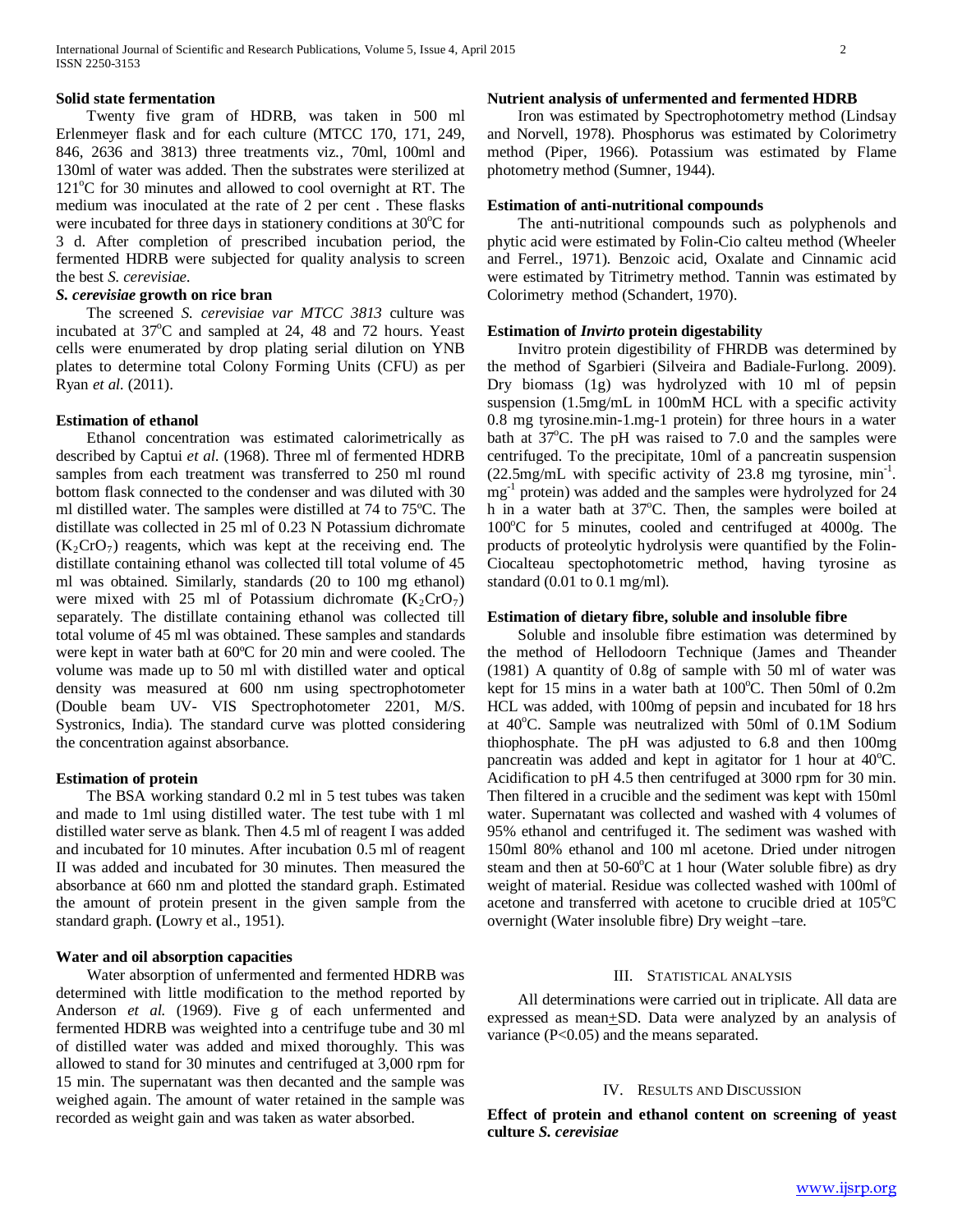International Journal of Scientific and Research Publications, Volume 5, Issue 4, April 2015 3 ISSN 2250-3153

 The 4% ethanol content is suitable for processing the fermented HDRB incorporated value added products. The protein content was high in *Saccharomyces cerevisiae var* MTCC 3813. Hence *var* MTCC 3813 is highly suitable for the production of fermented rice bran.

## **Effect of water and oil absorption**

 Water absorbed by fermented HDRB in model tests is close to 200g water / 100g (Barber and Barber, 1980). In baked produce, the high water-binding capacity of rice bran helps to maintain moisture and freshness. High fat absorption capacity in fermented HDRB would be desirable in products such as meat extenders to help maintain juiciness and improve mouth feel. The water and oil absorption is also increased when compared to the unfermented HDRB. (James and Sloan, 1984).



#### **Fig.1.Effect of water and oil absorption of unfermented HDRB and FHDRB**

#### **Particle size**

 When *S. cerevisiae* MTCC 3813 was grown on HDRB of various particles size ranging from 30-70 mesh size protein yield increased with increase in particle size. Minimum protein yield was found in 30 mesh size (12 -18 mg%) while maximum protein yield was observed in 50 mesh size (18 – 20 mg%). Beyond 50 mesh size, the protein yield decreased, (Kupski *et al.,* 2012).

## **Effect of nutrient composition of HDRB and FHDRB**

**Table 3. Estimated nutrients composition of HDRB and FHDRB**

| S.No                        | <b>Nutrients</b><br>$(g\%)$ | <b>UnFermented</b><br><b>HDRB</b> | <b>Fermented</b><br><b>HDRB</b> |
|-----------------------------|-----------------------------|-----------------------------------|---------------------------------|
|                             | Moisture                    | $6.88 \pm 0.015$                  | 7.12<br>士<br>0.020              |
| $\mathcal{D}_{\mathcal{A}}$ | Total<br>Protein            | $17.60 \pm 0.100$                 | 18.40<br>士<br>0.025             |
| $\mathcal{R}$               | Fat                         | $0.09 \pm 0.006$                  | 0.58<br>士<br>0.020              |
|                             | Dietary<br>Fibre            | $28.20 \pm 0.151$                 | 38.90<br>$^{+}$<br>0.519        |

| $\overline{5}$ | Calcium     | $0.241 \pm 0.008$ | 0.301  | 土      |
|----------------|-------------|-------------------|--------|--------|
|                |             |                   | 0.003  |        |
| 6              | Ash         | $9.76 \pm 0.070$  | 11.23  | $^{+}$ |
|                |             |                   | 0.072  |        |
|                | <b>Iron</b> | $0.063 \pm 0.001$ | 0.101  | $^{+}$ |
|                |             |                   | 0.002  |        |
| 8              | Phosphorus  | $0.078 \pm 0.003$ | 0.092  | $^{+}$ |
|                |             |                   | 0.001  |        |
| Q              | Potassium   | $0.087 \pm 0.003$ | 0.1385 | $^{+}$ |
|                |             |                   | 0.0003 |        |

 An increase in protein content during fermentation of HDRB was observed (Table3). This was due to supplementation of nitrogen during the biomass production by S.cerevisiae from HDRB. The high protein was noticed at 3 days of fermentation with *S. cerevisiae var* MTCC 3813. The 4% ethanol content is suitable for processing the fermented HDRB incorporated value added products. The protein content was high in *Saccharomyces cerevisiae var* MTCC 3813 is highly suitable for the production of fermented rice bran, approximately 18.40g% and 17.60g% for FHDRB relation to un-fermented HDRB. The fat content of HDRB was ranged between 0.09 to 0.58. FHDRB which exhibited the most concentrated source of dietary fibre of about 38.90 %. The ash content was about 11.23g%. Significant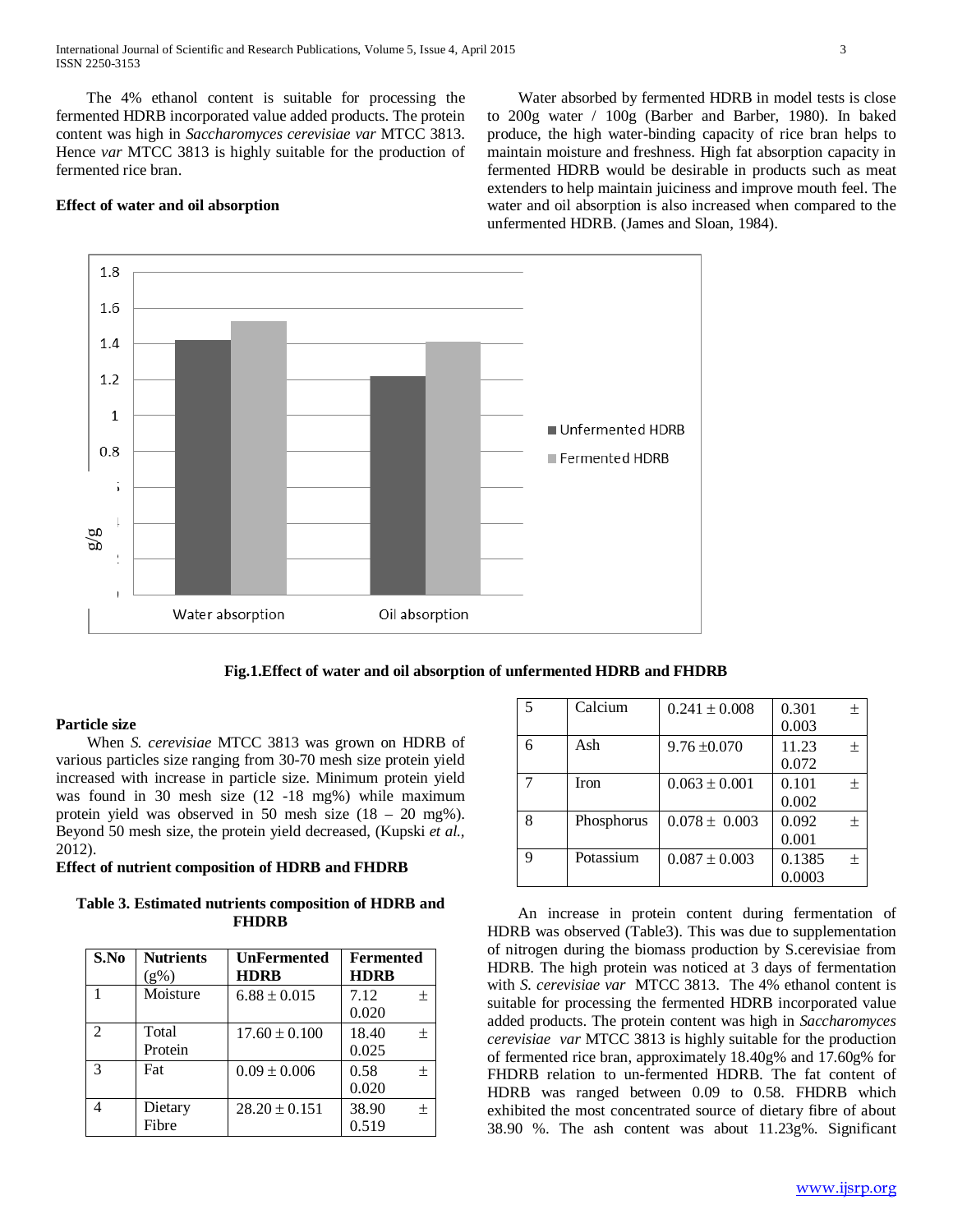## difference was observed in HDRB and FHDRB  $(P=0.2431,$  Mean = 8.5402).



**Fig. 2. Effect of nutrient composition of unfermented HDRB and Fermented HDRB**

## **Soluble and Insoluble fibres**

 The Table 6 shows that the soluble fibre significantly decreased during fermentation (SEd:  $0.3094$ , CD $(.05) = 0.8590$  $CD(.01) = 1.4246$  CV% = 16.26). Soluble fibre was lower compared to UFDRB, reaching an average of 2.22% of soluble fibre after fermentation.

 Insoluble fibre during the fermentation significantly increased (SEd = 1.0045, CD  $(.05)$  = 2.7890). The Fibre was higher compared to UFHDRB and reaching to 78.60% of insoluble fibre after fermentation.

## **Table 4.Estimation of Soluble and Insoluble fibre**

| <b>Particulars</b> | [2] | <b>Unfermented</b> | [3] | <b>FHDRB</b>  |
|--------------------|-----|--------------------|-----|---------------|
|                    |     | <b>HDRB</b> $(\%)$ |     | $\frac{9}{6}$ |
| Soluble fibre      | [5] | 2.85               |     |               |
| Insoluble fibre    | [8] | 71.10              |     | 78.60         |

#### *Invitro* **protein digestibility**

 The Table 5 shows that the protein digestibility significantly increased during fermentation (SEd=0.3839; CD=0.5=1.0658). The protein digestibility was higher when UFHDRB was used reaching an average of 6.37% of protein digestibility after fermentation using *Saccharomyces cerevisiae* var MTCC 3813 culture.

## **Table.5. Estimation of Invitro Protein digestibility**

| [10] Particulars | $[11]$ Invitro<br>digestibility $(\%)$ | Protein |
|------------------|----------------------------------------|---------|
| [12] UFHDRB      | $[13]$ 3.70                            |         |
| [14] FHDRB       | $[15]$ 6.37                            |         |

## **Table 6. Effect of Anti-nutritional factors of unfermented HDRB and fermented HDRB**

| S.No           | Anti-<br>nutrients<br>$($ %) | Unfermented<br><b>HDRB</b> | <b>Fermented</b><br><b>HDRB</b> |
|----------------|------------------------------|----------------------------|---------------------------------|
| 1              | Polyphenols                  | $1.54 \pm 0.015$           | 1.36<br>$^{+}$<br>0.010         |
| $\mathfrak{D}$ | Benzoic<br>acid              | $0.64 \pm 0.010$           | 0.56<br>士<br>0.015              |
| 3              | Phytic acid                  | $5.107 \pm 0.009$          | 4.819<br>$^{+}$<br>0.003        |
| 4              | Cinnamic<br>acid             | $0.54 \pm 0.015$           | 0.51<br>$^{+}$<br>0.020         |
| 5              | <b>Tannins</b>               | $2.8 \pm 0.125$            | $2.5 \pm 0.010$                 |
| 6              | Oxalate                      | $0.61 \pm 0.020$           | 0.55<br>$^{+}$<br>0.015         |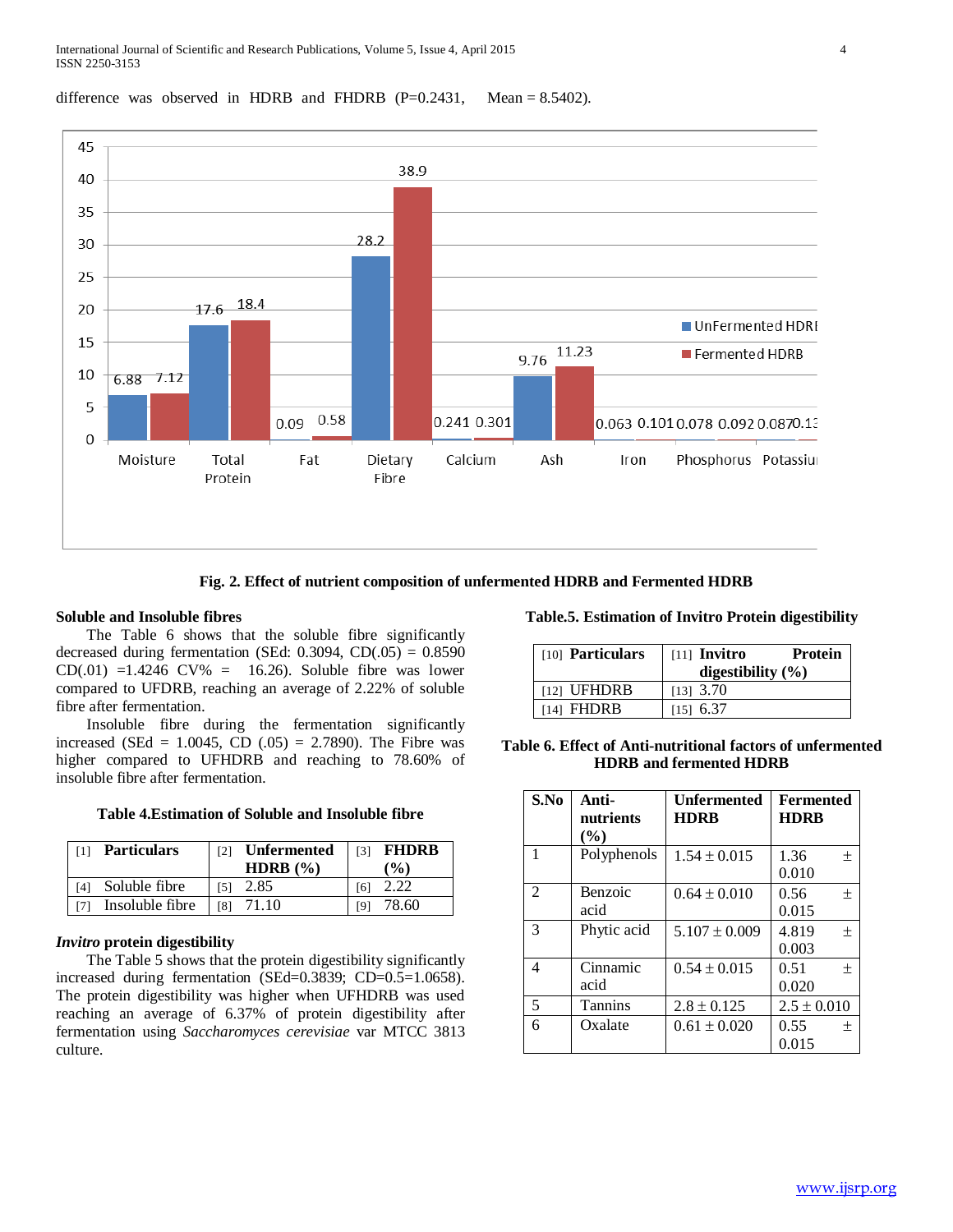

#### **Fig.3. Effect of Anti-nutritional factors of unfermented HDRB and fermented HDRB**

#### V. CONCLUSION

 The Fermented Heat Stabilized Defatted Rice Bran (FHDRB) is an excellent source of dietary fibre for addition to food and it offers all the nutritional and neutraceutical benefits of whole grain. The antinutrient content of Fermented Heat Stabilized Defatted Rice Bran was reduced during the solid state fermentation compared to unfermented HDRB and an increase of 18.40g%, 11.23g% and 38.90g% respectively in the content of protein, ash and dietary fibre were observed. When yeast grown in Heat Stabilized Defatted Rice Bran in solid state fermentation substrate, extracellular enzymes including amylases, cellulases, xylanaze, esterases and proteases, secreted by the yeast can be converted to complex components of the rice bran into simpler molecules. This fermented rice bran contains indesgitable oligosaccharide, resistant starch, oligo peptides etc. that can be effectively used by the intestinal probiotics. This probiotic release phenolics and other health benefits rich phytochemicals from yeast like antimutagenic, antioxidant and antimicrobial activity (Hettiarachchy Navam, 2009). Hence, HDRB is a good source of prebiotic and probiotic food. This beneficial symbiotic food can be incorporated in human food. In solid state fermentation of rice bran, the substrate are utilized very slowly and steadily. So the same substrate can be used for long fermentation periods. Hence, this technique supports controlled release of nutrients, solid state fermentation is best suited for fermentation and to transfer of technology to food industry people as it require less  $a_w$ . Fermented HDRB powder and extracts from fermented HDRB is highly suitable for development of value added products.

#### ACKNOWLEDGEMENT

 The financial support from the University Grant Commission (UGC) New Delhi is gratefully acknowledged.

#### **REFERENCES**

- [1] Anderson, R.A., Conway, H.F., Pfifer V.F. and Griffin, E.J. 1969. Roll and extrusion cooking of grain sorghum grits. Cereal Sci today. 14:372-376.
- [2] Barber, S. and Barber, C.B. 1980. Rice bran: Chemistry and technology. In B. S. Luh (Ed.), Rice: Production and utilization (pp. 790–862). Westport, CT, USA: AVI Publishing.
- [3] Captui, A., J. M., Veda and T. Brown. 1968. Spectrophotometric determination of chromic complex formed during oxidation of alcohol. Am. J. Enol. Viticult., 19: 160–165.
- [4] Cristina Moreiara da Silveira and Eliana Badiale-Furlong. 2009. Sperathe effects of solid-state fermentation in the functional properties of defatted rice bran and wheat bran. Braz.Arch.Biol.Technol. V.52 n.6: PP. 1555- 1562, Nov/Dec 2009.
- [5] Hettiarachchy Navam 2009, Yeast fermentation of rice bran extracts, J.Food Sci., 1-11 US 2009/0035399A1.
- [6] James, W. P. T. and Theander, O. 1981. The analysis of dietary fibre in food. Masrcel Dekter, INC, New York and Basel. 179-189.
- [7] James, C. and Sloan,S.1984. Functional properties of edible rice bran in model system. Journal of Food Science. 54:143-146.
- [8] Kupski Larine, Eliane Cipolatti, Meritaine da Rocha, Melissa dos Santos Oliveira, Leonor de Almeida Souza-Soares and Eliana Badiale -Furlong 2012. Solid-state fermentation for the enrichment and extraction of proteins and antioxidant compounds in rice bran by Rhizopus oryzae, Braz.Arch.Biol.Technol. 55:6: 937-942, Nov-Dec 2012.
- [9] Laufenberg, G., B.Kunz and Nystroem, M. 2003. Transfermation of vegetable waste into value added products (A) the upgrading concept; (B) practical implementations.Bioresource Technology, 87, 167-198.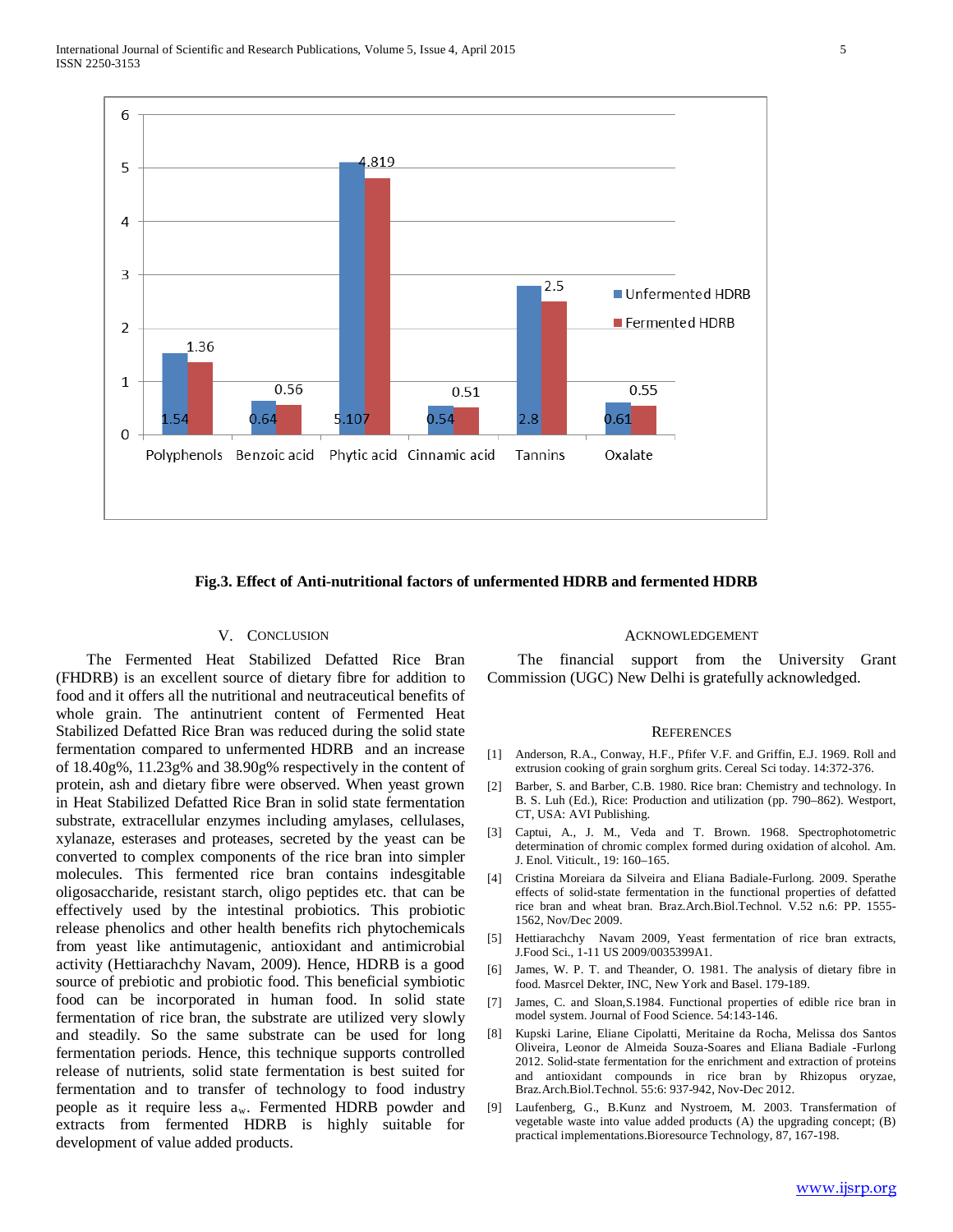- [10] Lindsay, W. L. and Norvell, W. A. 1978. Development of DTPA soil test for zinc, iron, manganese and copper. Soil Science Social. American Journal. 42: 421-428.
- [11] Lowry, O.H., Rosenbrough, N.J., Farr, A.I., and Randall, R.J. 1951. Protein measurement with the folin-phenol reagent. Journal of Biological Chemistry, 193: 265-227.
- [12] Pandey, A. 2002. Solid-state fermentation. Biochemical Engineering Journal, 13:81-84.
- [13] Piper, B. S. 1966. Soil and Plant Analysis. Hans Publishers, Bombay.
- [14] Ravinder, R., L.Venkateshwar Rao, and P.Ravindra. 2003. Production of SCP from deoiled rice bran. Food Technology and Biotechnology, 41:243- 246.
- [15] Ryan Elizabeth P., Adam L. Heuberger, Tiffany L. Weir, Brittany Barnett, Corey D.Broeckling and Jessica E.Prenni. 2011. Journal of Agricultural and food chemistry, 59,1862-1870.
- [16] Sumner, J. B. 1944. A method for colorimetric determination of phosphorus science. 100: 413.
- [17] Suryanarayan, S. 2002. Current industrial practice in solid state fermentations for secondary metabolite production: the biocon India experience. Biochemical Engineering Journal, 3634:1-7.
- [18] Wheeler, E. L. and Ferrel, R. E.1971. Cereal chemistry. 48: 312.

#### **AUTHORS**

**First Author** – Geetha P. S, Assistant Professor, Department of Differently Abled Studies, HSC&RI, Madurai., Email: geethafsn@gmail.com

**Second Author** – Maheswari I, Project Fellow, Department of Differently Abled Studies, HSC&RI, Madurai.

**Third Author** – Anandham R, Assistant Professor, Department of Agricultural Microbiology, AC &RI, Madurai.

**Fourth Author** – Nallakurumban B, Assistant Professor,

Department of Family Resource Management, HSC&RI,

Madurai., Email: mahesaswath8@gmail.com